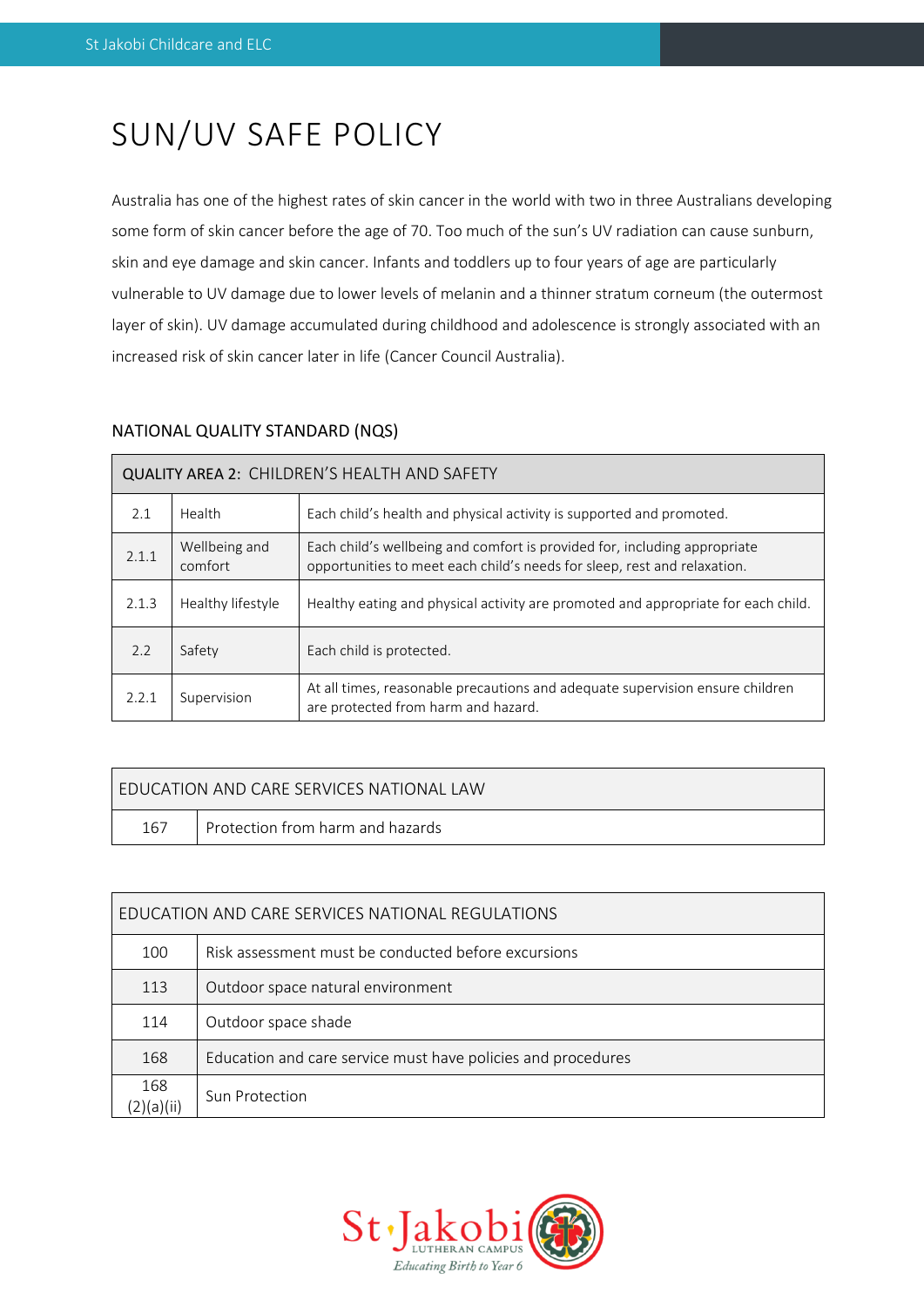# RELATED POLICIES

| <b>Clothing Policy</b>             | Supervision Policy            |  |
|------------------------------------|-------------------------------|--|
| Health and Safety Policy           | Work Health and Safety Policy |  |
| <b>Physical Environment Policy</b> |                               |  |

## PURPOSE

To protect all children and staff from the harmful effects of ultraviolet (UV) radiation from the sun. To ensure the outdoor environment provides shade for children, educators and staff to minimise unsafe UV exposure.

# **SCOPE**

This policy applies to children, families, staff, management, and visitors of the Service.

# IMPLEMENTATION

Our Service will work in compliance with the National SunSmart Early Childhood Program to ensure children's health and safety is maintained at all times whilst at the Service. This policy applies to all activities on and off site.

# MONITORING UV LEVELS

Sun protection is required when UV levels reach level 3 or above. Our Service will monitor the UV levels daily through one or more of the following methods:

- using the smartphone SunSmart app available at iTunes App Store and Google Play store
- using the SunSmart widget on the Service's website available a[t www.cancer.org.au](http://www.cancer.org.au/)
- viewing the Bureau of Meteorology website www.bom.gov.au
- visiting [www.myuv.com.au](http://www.myuv.com.au/)

# OUTDOOR ACTIVITIES

The sun protection measures listed are used for all outdoor activities during the daily local sun protection times, when the UV Index is 3 or above. The sun protection times are a forecast from the Bureau of Meteorology for the time of day UV levels are forecast to reach 3 or higher. At these levels, a combination of sun protection is recommended for all skin types.

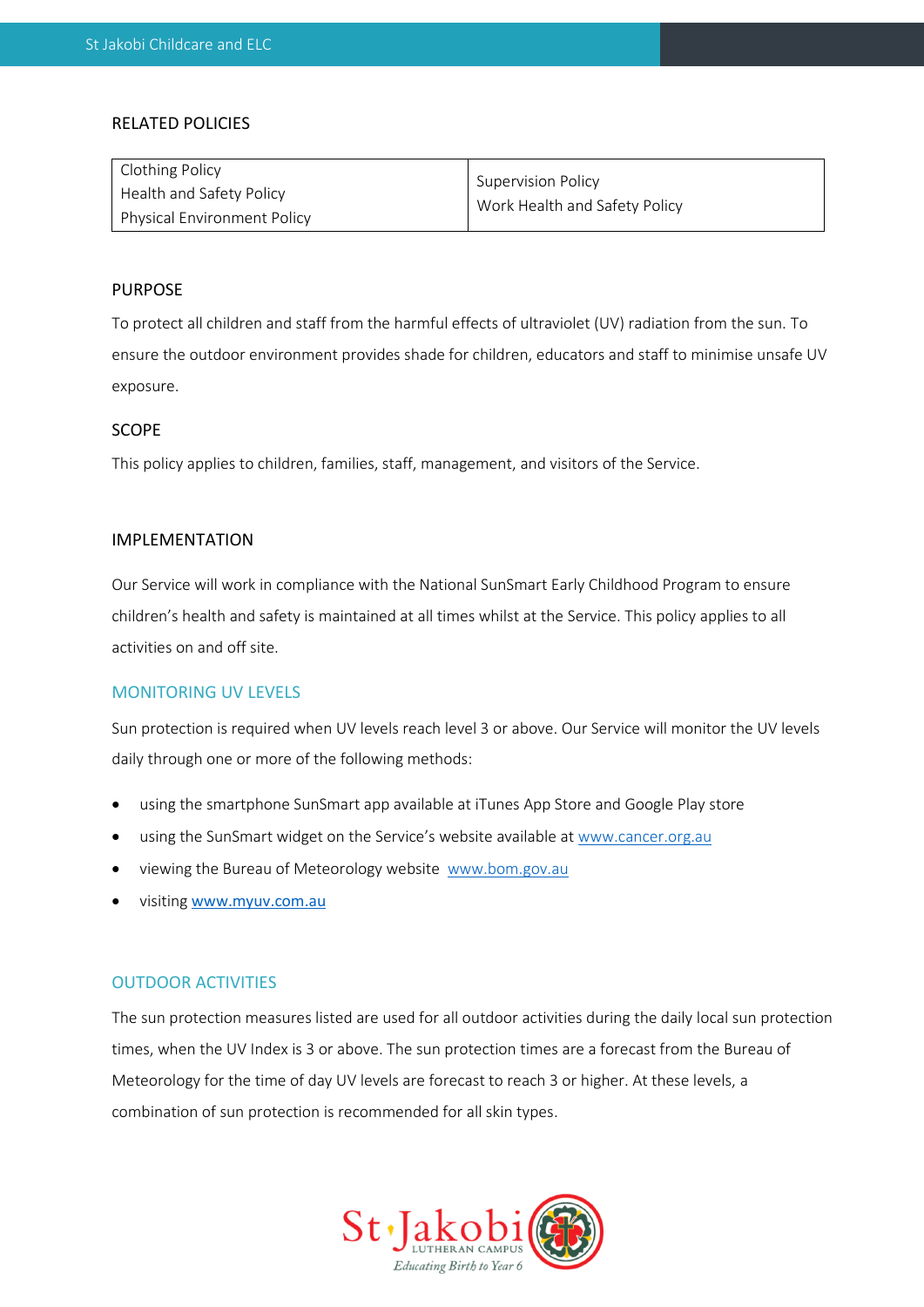The Services will use a combination of sun protection measures (see below) whenever UV Index levels reach 3 and above. Care is taken during the peak UV radiation times and outdoor activities are scheduled outside of these times where possible.

South Australia: Sun protection measures are required during the daily sun protection times, from 1 August to 30 April, and whenever the UV is 3 and above at other times.

## **SHADE**

## Management will ensure:

- sufficient natural, portable, or man-made shade will be provided, particularly in high use areas
- shaded areas will be used for play experiences
- play experiences will be monitored throughout the day and moved as required to remain in the shade
- regular risk assessments and reviews will be made of the outdoor area to assist in planning for further shade requirements
- children will still be required to wear hats, protective clothing, and sunscreen if playing under natural or portable shade
- children who do not have appropriate hats or outdoor clothing are asked to choose a shady play space or a suitable area protected from the sun.

# **HATS**

Educators, children, and visitors are required to wear sun safe hats at all times they are outdoors. Cancer Council Australia describes sun safe hats as:

- hats that protect a person's face, neck, and ears, which include:
	- o a legionnaire hat the flap should cover the neck
	- o a bucket hat with a deep crown and brim size of at least 5cm for children and at least 6cm for adults and must shade the face, neck, and ears
	- o a broad brimmed hat with a brim size of at least 6cm for children or 7.5cm for adults. The brim should provide shade for the whole face

*Please note: Baseball caps or visors do not provide enough sun protection and therefore are not recommended.* 

• Children without a sun safe hat will be asked to play in an area protected from the sun or can be provided with a spare hat.

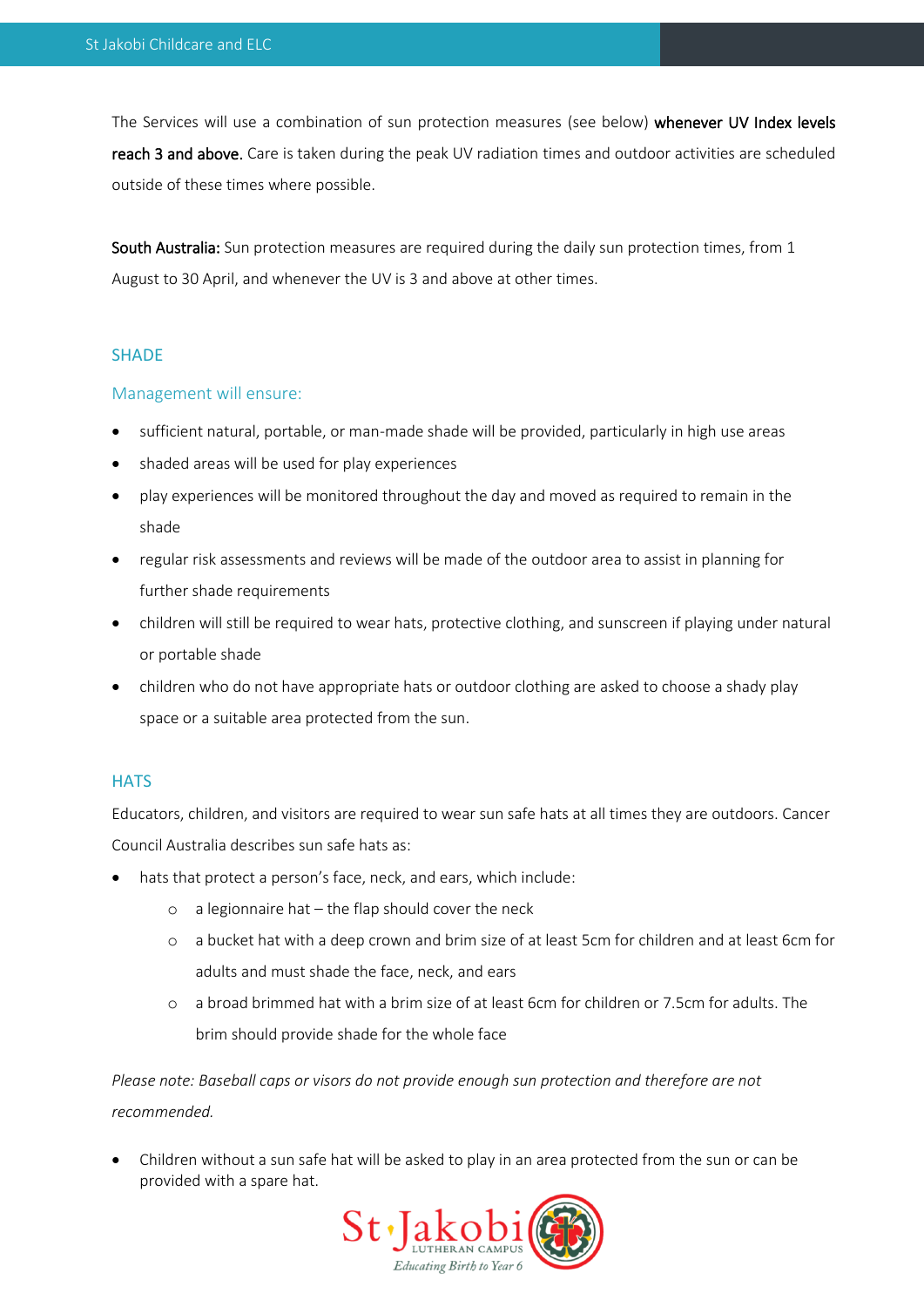# CLOTHING

- When outdoors, staff and children will wear sun safe clothing that covers as much of the skin as possible. Cancer Council Australia recommends clothing that:
	- o covers the shoulders, back and stomach
	- o is loose fitting such as loose-fitting shirts and dresses with sleeves and collars or covered neckline, or longer style skirts, shorts and trousers.
- Children who are not wearing sun safe clothing can be provided with spare clothing or will be required to play under shade or in an area protected from the sun or provided with spare clothing. *Please note: Midriff, crop or singlet tops do not provide enough sun protection and therefore are not recommended.*

# **SUNSCREEN**

As per Cancer Council Australia recommendations:

- Staff and children will apply SPF30 or higher broad-spectrum water-resistant sunscreen 20 minutes before going outdoors and reapply every 2 hours or more frequently if washed or wiped off.
- Permission to apply sunscreen is included in the service enrolment form.
- Where children have allergies or sensitivity to the sunscreen, parents are asked to provide an alternative sunscreen. Cancer Council Australia recommends usage tests before applying a new sunscreen.
- To help develop independent skills ready for school, children from three years of age are given opportunities to apply their own sunscreen under supervision of staff, and are encouraged to do so.
- Sunscreen is stored in a cool, dry place and the use-by-date monitored.

# **BABIES**

Recommendations for babies from the Cancer Council Australia include:

- Babies under 12 months will not be exposed to direct sun when the UV Index is 3 or above
- Physical protection such as shade, clothing and broad-brimmed hats are the best sun protection measures.

If babies are kept out of the sun or well protected from UV radiation by clothing, hats and shade, then sunscreen need only be used occasionally on very small areas of a baby's skin. The widespread use of sunscreen on babies under 6 months old is not recommended.

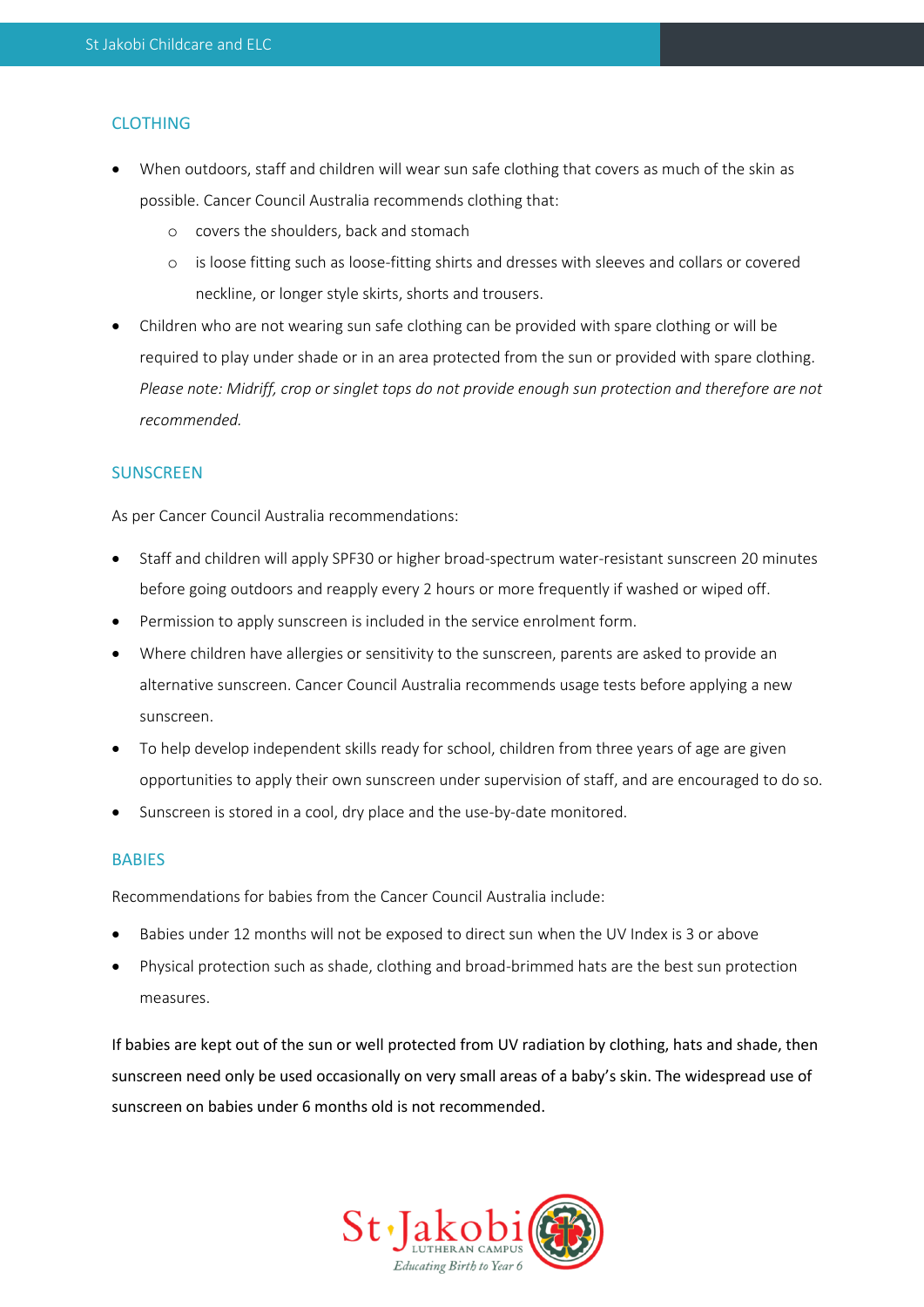# RISKS OF SUMMER PLAY

Australia has a hot climate and inevitably playground equipment and surfacing can heat up rapidly and retain heat. Many playground surfaces and equipment can exceed temperatures greater than 50°C and if young children come into contact with these surfaces, they can be burned severely within seconds.

The Approved Provider, Nominated Supervisor and educators will:

- ensure risk assessments are conducted to identify any potential hazards to children during summer months that could cause harm or injury to children. Risk minimisation control measures will be put in place to protect children. Potential hazards could include:
	- o hot equipment- slides, poles, guardrails, any metal surfaces
	- o hot surfaces- rubber and synthetic grass, walkways, concrete surfaces
	- o sun burn
	- o access to bodies of water (filled water troughs/containers/trays/pools)
- use a thermometer or their hand to test surface temperature and make an informed decision about permitting children to play on equipment or in the outdoor space. If the surface temperature is determined to be too hot or is recorded as at or above 50°C it is recommended by Kidsafe Australia that children do NOT play on the surface
- ensure children wear shoes when playing in the outdoor area

# MODELLING AND WORK HEALTH AND SAFETY

Cancer Council Australia acknowledges that children are more likely to develop sun-safe habits if they are role-modelled and demonstrated by adults around them. Occupational UV exposure is also a WH&S issue. All educators, staff at the Service will therefore be required to role model appropriate sun protection behaviours by:

- wearing a sun safe hat (see Hats)
- wearing sun safe clothing (see Clothing)
- applying SPF30+ broad-spectrum water-resistant sunscreen 20 minutes before going outdoors
- using and promoting shade
- wearing sunglasses that meet the Australian Standard1067 (optional)
- families and visitors are encouraged to role model positive sun safe behaviour
- monitoring the UV Index and Daily Sun Protection times throughout the day
- regularly monitoring and reviewing the effectiveness of the *Sun Safety Policy*
- submitting the Sun Safety Policy to the Cancer Council every three years to maintain SunSmart status.

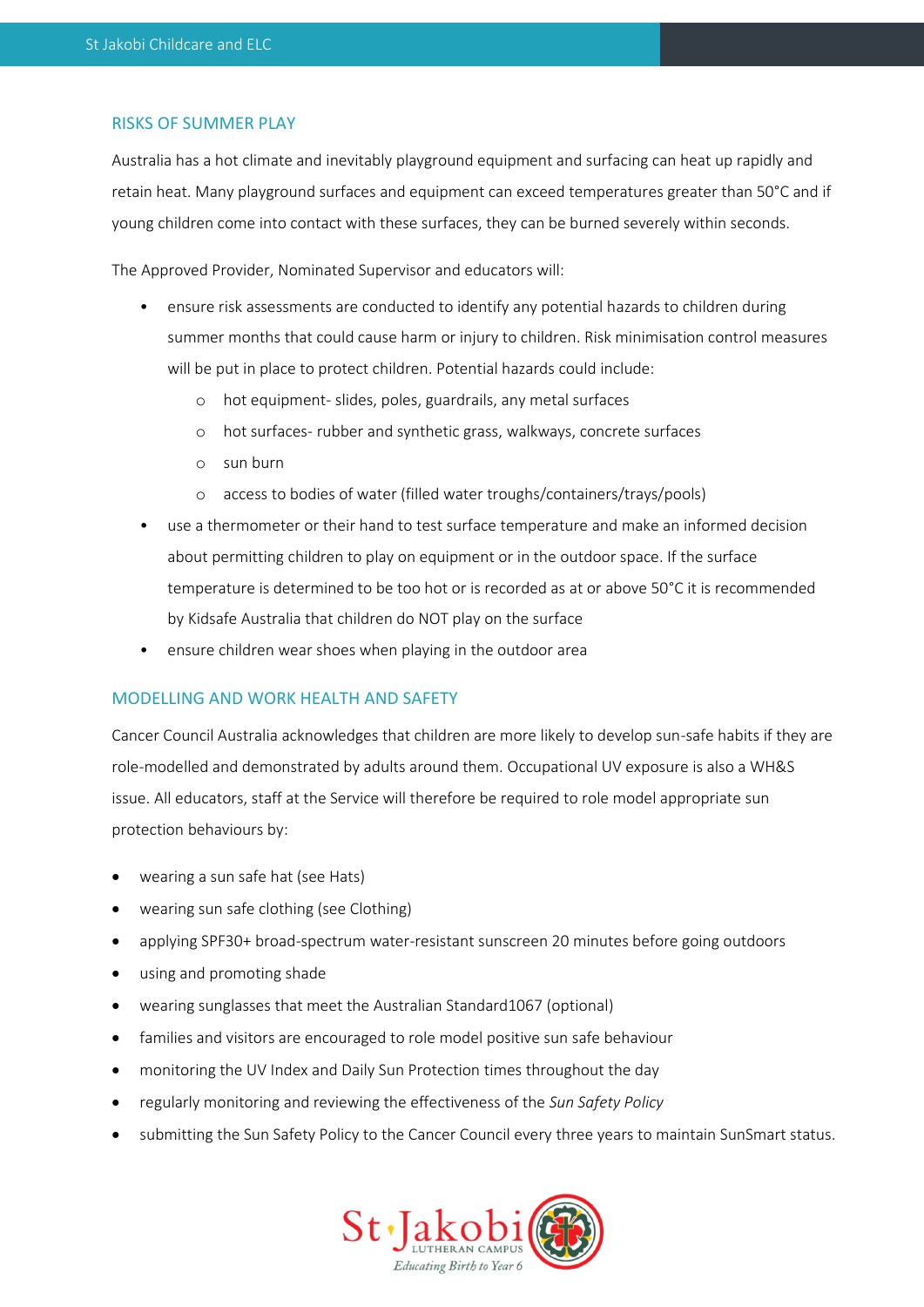# EDUCATION AND INFORMATION

- Sun protection will be incorporated regularly into learning programs
- Sun protection information will be promoted to staff, families and visitors
- Educators & staff are encouraged to complete free Cancer Council Generation SunSmart online PL learning modules
- Further information is available from the Cancer Council website [www.cancer.org.au/preventing](http://www.cancer.org.au/preventing-cancer/sun-protection/)[cancer/sun-protection/](http://www.cancer.org.au/preventing-cancer/sun-protection/)
- The *Sun Safety Policy* will be made available to all Educators, Staff, Families, and Visitors of the Service to ensure a comprehensive understanding about keeping sun safe.
- When enrolling their child/ren to our Service, parents will be required to give permission for educators to apply sunscreen to their child
- Information about Sun Safety will be included in our Parent Handbook

# SOURCE

Australian Children's Education & Care Quality Authority. (2014).

Bureau of meteorology. Home page (for UV Index):<http://www.bom.gov.au/uv/>

Cancer Council. (2019). UV alert: https://www.cancer.org.au/preventing-cancer/sun-protection/uv-alert/

Cancer Council. Home page:<https://www.cancer.org.au/>

Cancer Council. Preventing cancer: Sun protections:<https://www.cancer.org.au/preventing-cancer/sun-protection/>

*Children's Services Act 1996*

Early Childhood Australia Code of Ethics. (2016).

Education and Care Services National Law Act 2010*.* (Amended 2018).

[Education and Care Services National Regulations.](https://www.legislation.nsw.gov.au/view/html/inforce/current/sl-2011-0653?query=((Repealed%3DN+AND+PrintType%3D%22act.reprint%22+AND+PitValid%3D@pointInTime(20200831000000))+OR+(Repealed%3DN+AND+PrintType%3D%22reprint%22+AND+PitValid%3D@pointInTime(20200831000000))+OR+(Repealed%3DN+AND+(PrintType%3D%22epi.reprint%22+OR+PrintType%3D%22epi.electronic%22)+AND+PitValid%3D@pointInTime(20200831000000)))+AND+Content%3D(%22early%22+AND+%22childhood%22)&dQuery=Document+Types%3D%22%3Cspan+class%3D%27dq-highlight%27%3EActs%3C/span%3E,+%3Cspan+class%3D%27dq-highlight%27%3ERegulations%3C/span%3E,+%3Cspan+class%3D%27dq-highlight%27%3EEPIs%3C/span%3E%22,+Search+In%3D%22%3Cspan+class%3D%27dq-highlight%27%3EAll+Content%3C/span%3E%22,+All+Words%3D%22%3Cspan+class%3D%27dq-highlight%27%3Eearly+childhood%3C/span%3E%22,+Point+In+Time%3D%22%3Cspan+class%3D%27dq-highlight%27%3E31/08/2020%3C/span%3E%22) (2011)

Guide to the Education and Care Services National Law and the Education and Care Services National Regulations. (2017).

Guide to the National Quality Standard. (2017).

Kidsafe NSW [Playground Safety](https://www.kidsafensw.org/playground-safety/) .(2020).

*Occupational Health and Safety Act 2004* 

Revised National Quality Standard. (2020).